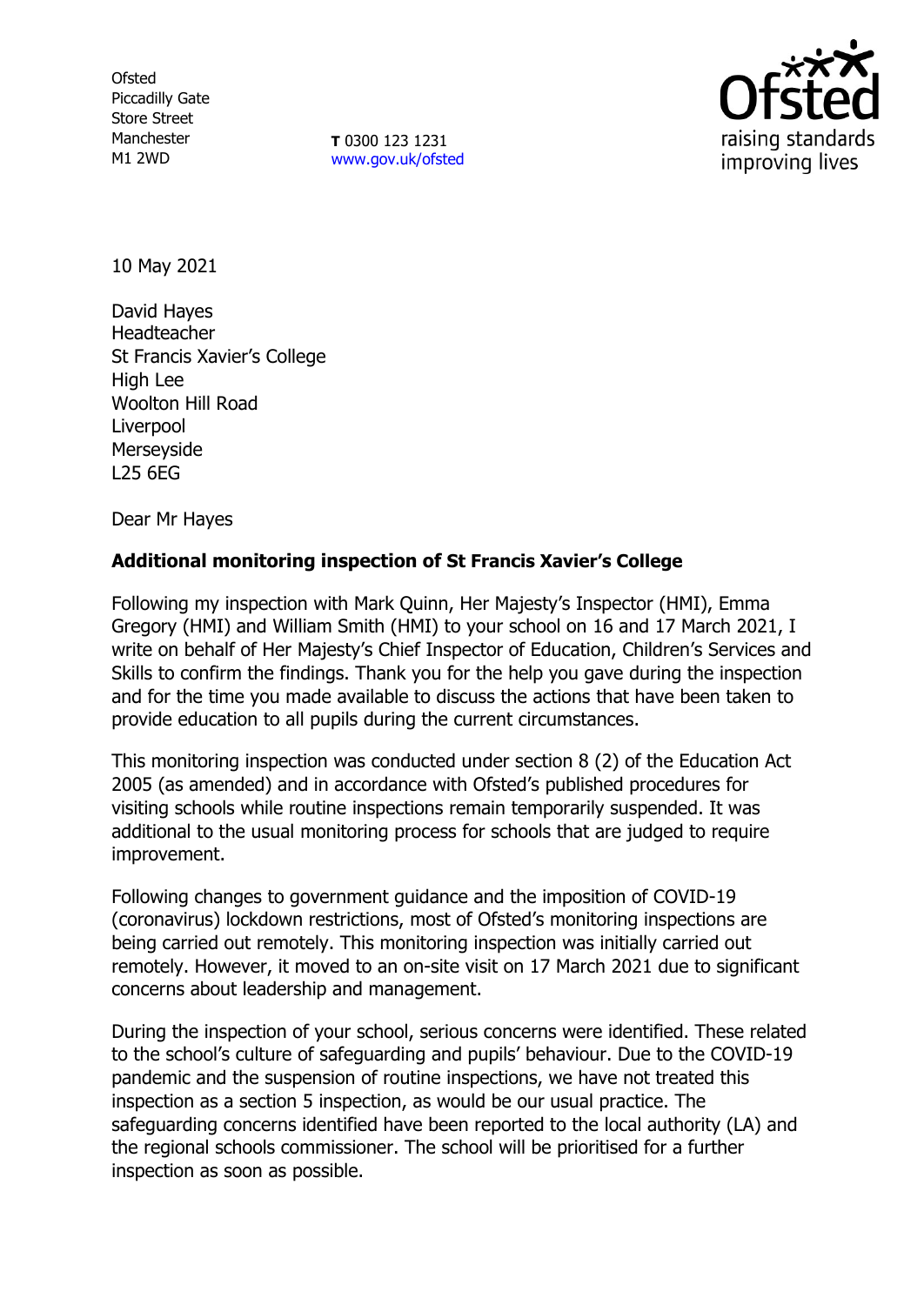

The inspection took place because the school has received two successive judgements of requires improvement. The school's most recent section 5 inspection took place in May 2018.

Having considered all the evidence and taking into account the impact of COVID-19 on the school, I am of the opinion that at this time:

## **Leaders and those responsible for governance are not taking effective action to provide education in the current circumstances.**

## **Safeguarding is not effective.**

Leaders and those responsible for governance should take further action to:

- ensure that staff and pupils uphold a school culture of safeguarding and good behaviour where:
	- pupils can feel safe and secure as they learn
	- there is individual and group responsibility from leaders, staff and pupils that secures the highest possible standards of behaviour
	- ensure that the school's records of instances of poor behaviour are comprehensive and support staff in managing pupils' behaviour
- rapidly rebuild the confidence of parents, carers, staff and other members of the school community in the work of the school
- ensure that all education staff understand and act upon their responsibility to provide the highest possible quality of education for pupils with special educational needs and/or disabilities (SEND).

# **Context**

- There have been significant changes to staffing since the start of the previous school year. The previous permanent headteacher left the school. A senior leader has temporarily acted as headteacher. You have been appointed to start as headteacher in the summer term 2021. At the time of this inspection, you were already doing some work at the school in your role as headteacher designate. A deputy headteacher was seconded to the school long term. An acting deputy headteacher has been permanently appointed to this role. A middle leader has temporarily been promoted to the role of assistant headteacher. Two senior leaders have left the school. In addition, 12 teachers have left the school and been replaced by 10 other teachers. A new governor has been appointed. A new vice-chair of the governing body and a new governor with oversight of safeguarding have recently been appointed from within the governing body.
- **E** Approximately four fifths of pupils were educated at home when the school was closed to most pupils earlier in the spring term 2021. Roughly one third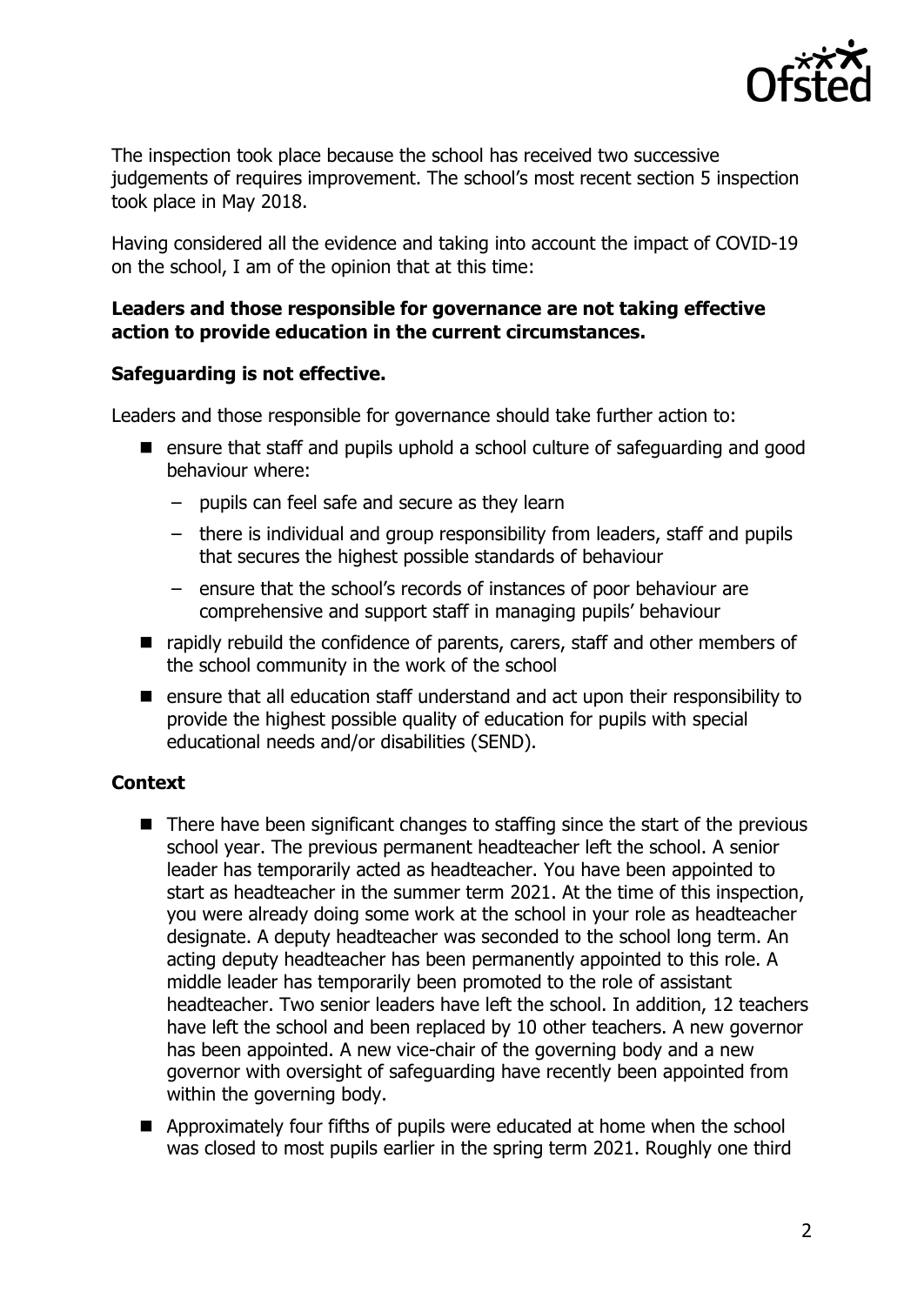

of vulnerable pupils and one seventh of pupils with an education, health and care plan attended on site over this period.

■ At the time of this inspection, nearly all pupils were attending school on site.

### **Main findings**

- Over time, various leaders of this school have allowed a culture to develop that too readily accepts poor behaviour and negative attitudes from pupils. You have given recent support to leaders and governors to improve the curriculum. Despite this, historically, they have not ensured that the broad education provided, including about how pupils should relate to others, is consistently effective. This situation was not helped by recent turbulence in leadership. Parents and carers lack confidence in the work of the school.
- The culture of safeguarding in the school is not strong enough. Pupils told us that they are not confident enough to share any concerns or worries with staff. Pupils said that this was even more difficult while working remotely. In addition, they explained that homophobic and other discriminatory language is used by pupils and excused as 'banter'.
- Younger pupils told us that they felt pressure to conform to a culture that accepts poor behaviour. We saw pupils unwilling to engage with their learning and distracting others in class.
- Staff shared their concerns about pupils' attitudes and behaviour with us. They said that the use of discriminatory language between pupils and to staff is commonplace. This includes disrespectful comments to, and about, female members of staff. Staff do not always report any instances of inappropriate comments from pupils. This is because they lack confidence in the effectiveness of leaders' actions to resolve concerns when they are raised.
- Senior leaders believe that, in the past, teachers passed concerns about poor behaviour too quickly onto senior leaders. Leaders have recently raised the expectations about how teachers should manage pupils' behaviour. Leaders maintain records of incidents of poor behaviour. However, these do not capture a complete picture of the extent of such incidents as experienced by pupils. As a result, they do not have a full understanding of the weaknesses in pupils' behaviour or the impact that this has on other pupils and staff.
- **Prior to spring 2020, senior leaders and other staff reviewed the curriculum.** You have clear expectations about how teachers will help pupils to learn well. Subject plans outline how pupils will build their knowledge systematically. Teachers provide frequent opportunities for pupils to be reminded of what they know. Middle leaders and teachers made some adaptions to their approach during the recent period when the school was closed to most pupils. For example, teachers provided packs of art materials for pupils so that they could complete art activities using different media at home. Teachers continue to provide resources, including online learning, for any pupils who must work remotely.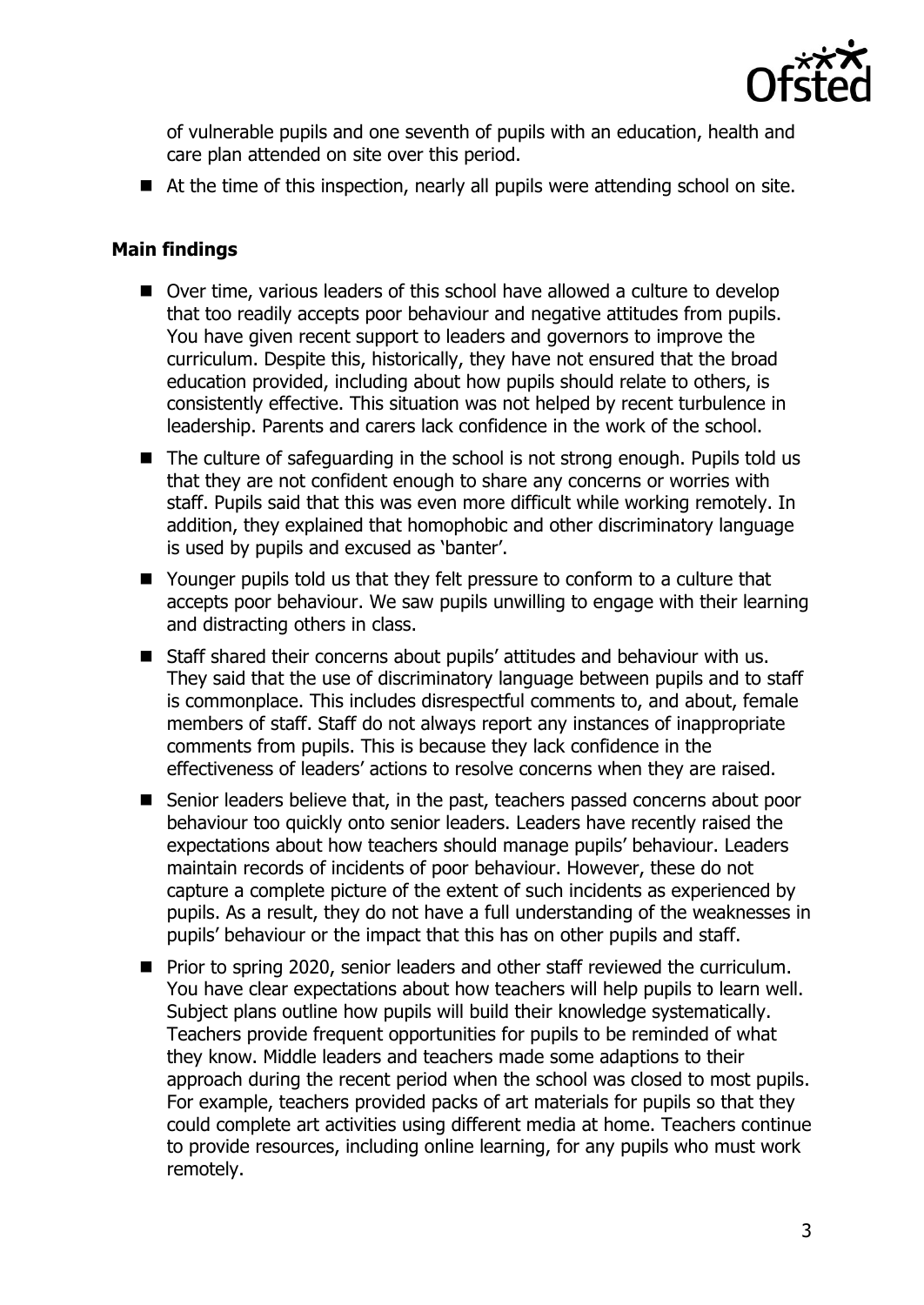

- **Prior to all pupils returning to school, middle leaders and teachers checked** what subject knowledge pupils remembered of their earlier learning. They used this information to plan what knowledge to focus on as pupils returned to school. Teachers continue to identify any gaps in pupils' subject knowledge and to address these.
- Senior leaders have carefully considered how to assess pupils in Years 11 and 13 to support them as they prepare for their GCSE and A-level qualifications. All pupils in Year 11 are entered for a vocational qualification in sports science. Some pupils said that they did not understand why they were entered for this qualification. We could not establish that the reasons for the school using this qualification are in pupils' best interests.
- Senior leaders take a positive approach to encouraging pupils to read. Staff check the reading ages of pupils in Years 7 to 9, provide reading books that are matched to pupils' reading ability and encourage use of the school's library. Pupils who find reading difficult get extra support to develop their phonics knowledge from a group of specially trained staff. You intend to extend this training to all staff.
- Over half of all parents of pupils with SEND who contacted us are dissatisfied with the support their children receive. You told us that improvement to the school's SEND work has been slower than to other aspects. The school's recent plans to improve this provision focus largely on improving documentation. Leaders have not done enough to ensure that staff, including classroom teachers, can help pupils with SEND. Staff have considered how to address the additional needs of vulnerable pupils. For example, you provide information intended to help pupils with mental health needs. Leaders have recently arranged for a counsellor to provide face-to-face support to such pupils.
- Over time, governors have not been able to prevent concerns arising from parents, pupils and staff. Governors are aware of the challenges facing the school. They acted swiftly in response to a recent, high-profile safeguarding issue. The recent changes to the governing body have helped governors gain a clearer view of the school. In the past, governors have not challenged leaders sufficiently about weaker aspects of the school's work.
- $\blacksquare$  In the past, leaders made little use of support from other agencies, including some LA services available to the school. This has now started to change. For example, you have arranged for the school to take part in a Department for Education funded project aimed at improving the school's SEND provision. In addition, subject leaders are increasingly becoming involved with colleagues from other schools as they consider effective approaches to the curriculum.

## **Evidence**

This inspection was initially conducted remotely but moved to an on-site visit due to concerns about leadership and management. We held remote meetings with you and other senior leaders; groups of subject leaders, teachers and pupils; members